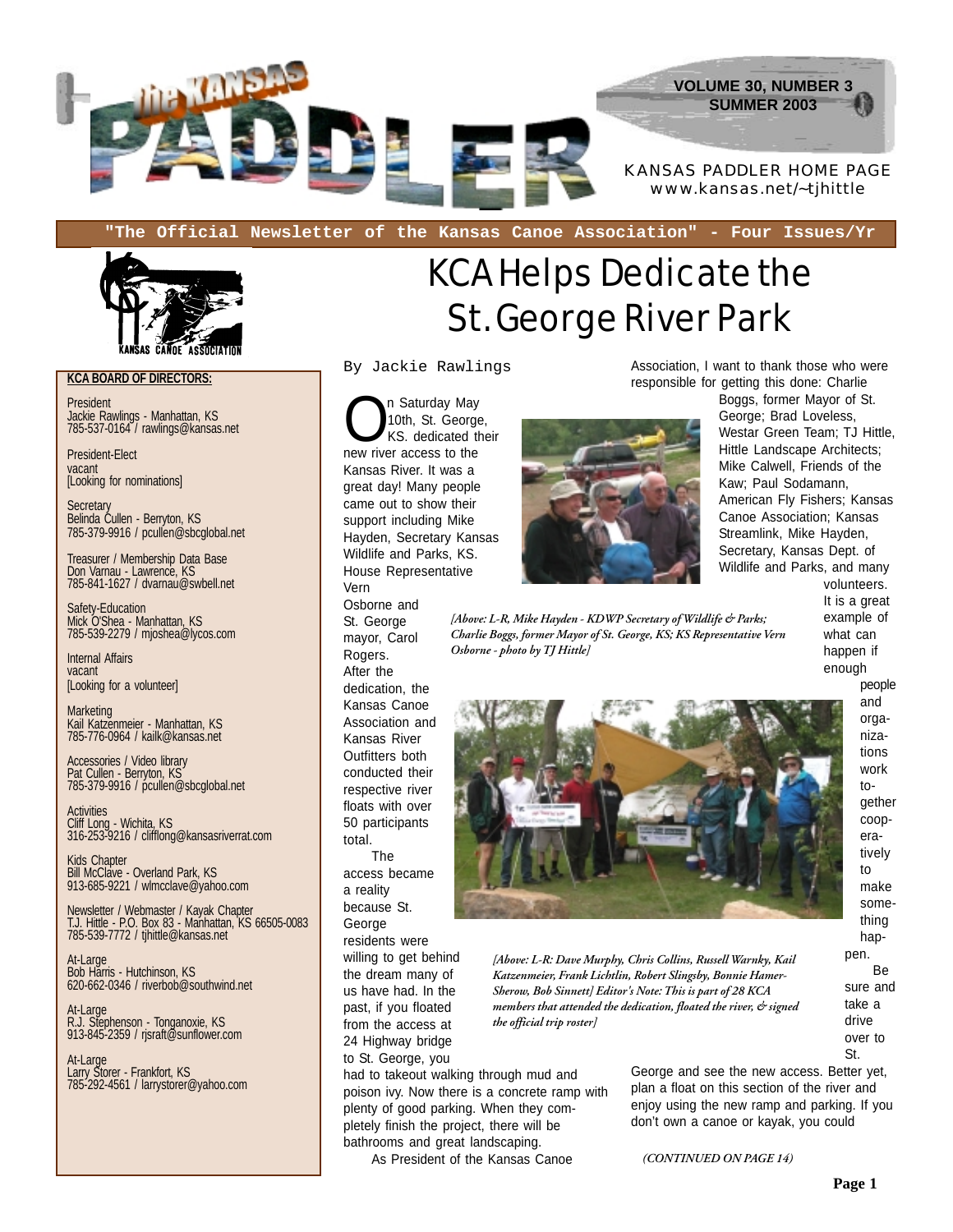## "Everyone Had a Grand Time" - KCA Rendezvous Time" - KCA Rendezvous 2003 - Trip Report 2003 - Trip Report

### By Eddy Beard

Friday evening, May 16th, Bill Cather welcomed an enthusiastic group of paddlers to the "Old Goat Ranch" for the 2003 KCA Rendezvous. A generous sharing of hamburgers and hotdogs were enjoyed from the grill. Registrations were completed and campsites located. With 200 acres there was room to explore a variety of camping locations. Campers could choose to be close to indoor flushing facilities or far back on wooded, sand dunes.

The Saturday launch was from a new City of Wichita park, acquired with the intent of improving Arkansas River canoeing access. Contact Bill regarding how you can obtain a key to the

gate to use this access. This land was purchased when Bill Cather was serving on the City Council. With encouragement from Bill the city worked on the road in order to prepare for the first use of the launch site. This scraping of all vegetation from the road

launch site. Twice the van and trailer mired down in the fresh mud. With many hands pushing and Bill's aggressive, high speed trip



*[Above: L-R (facing the camera) Mark Swanson, Chris Collins, Cliff Long - photo by TJ Hittle]*

surface and a heavy rain on Thursday night made for a challenging shuttle drive. Cliff Long led the group down a narrow path, though a cow pasture, to reach the

pasture in his "Sanford and Son" style truck, my van was pulled free only to mire down again a short distance later. That difficulty was resolved and everyone reached the launch location. Other vehicles were more successful in making the shuttle road trip. The group decided running the return shuttle at the end of the day would be better, giving the road some time to dry. T.J. Hittle made the morning more relaxing for

over the surrounding

shuttle driver Eddy by letting Cliff drive the rig out to a solid road and then returning Cliff to the launch site in his 4-wheel drive

*(CONTINUED ON PAGE 14)*

required.

## **Kid's Chapter column**

By Bill McClave

For 2003, the Kids Kayaking Chapter is planning a repeat of its successful "Full Moon Quick Strike Series." This is a monthly series of Saturday night overnight trips. We call them "quick strike" because we meet at Lawrence's Kaw River Oak Street put-in at 5:00 p.m., paddle one hour down to a sand bar, camp overnight with requisite campfire & s'mores, and paddle out before noon the next morning. Bring your own camping gear and all water & food. Dates are scheduled to hit near or on the full moon weekend:

July — Sat. 7/12 & Sun. 7/13 - "Full Moon Quick Strike Series" - Camping on the Kaw - To join us, call or email program leaders Bill McClave (913-685-9221, wlmcclav@yahoo.com), Dave Smith (912-681-1260, dsmith8879@aol.com, or Bill Cutler (785-379-9756, spudspa@aol.com).



*[Above: "Four of our Kids Kayakers, ages 8 - 12, hang out at our overnight campsite." - photo & caption by Bill Cutler]*

Adult participation & PFD's are required.

August – Sat. 8/16 & Sun 8/17 - "Full Moon Quick Strike Series" - Camping on the Kaw - To join us, call or email program leaders Bill McClave (913-685-9221, wlmcclav@yahoo.com), Dave Smith (912-681-1260, dsmith8879@aol.com, or Bill Cutler (785-379-9756, spudspa@aol.com). Adult participation & PFD's are

September — Sat. 9/13 & Sun 9/ 14 - "Full Moon Quick Strike Series" - Camping on the Kaw - To join us, call or email program leaders Bill McClave (913-685-9221, wlmcclav@yahoo.com), Dave Smith (912-681-1260, dsmith8879@aol.com, or Bill Cutler (785-379-9756, spudspa@aol.com). Adult participation & PFD's are required.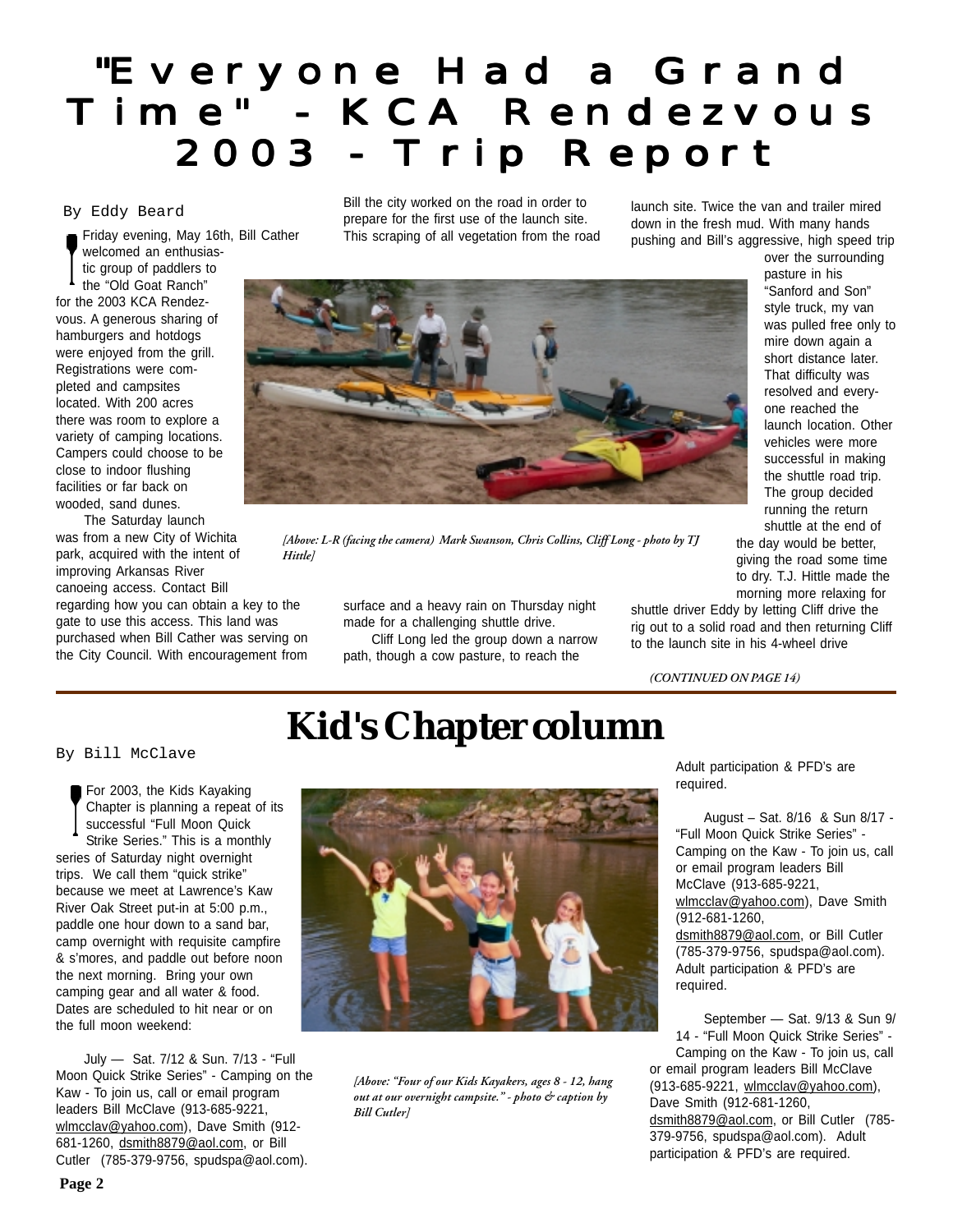

## **Activities Calendar**

**"KCA Members - we need your trips & events"**



The KANSAS PADDLER Home Page contains the FULL trip and activities schedule. Some events dates & times may have changed or 1 7 1 7 *may not be listed in the KCA Newsletter, so check it out at: www.kansas.net/~tjhittle/* 12345678901234567890123456789012123456789012345678901234567890121234567

**July 4-5th – KCA "July 4th Float" - Arkansas River, near Mulvane, KS (Class I)** - Base Camp: Bill Cather's Old Goat Ranch on the Arkansas River near Mulvane, Kansas. Detailed directions are available on request. Space is available for vehicle or tent camping in the yard or woods. Space for tent camping is also available on the sand bar. Motels, groceries, and restaurants are located in Mulvane, about 10 minutes from the ranch. Youth are welcome with parent, guardian, or adult supervision. A place will be provided for detonation of your own fireworks. RSVP: Contact Chris Collins at 316-942-4339 or email stuff2@chriscollins.com. We would like to know your estimated arrival time and let you cast your vote for the location of the Friday evening float. **July 19th - Republican River, near Milford Lake 5-6 mile Class I** - Saturday afternoon. If there is a lot of interest during any certain month and the weather

forecast is good, we could go on down to the Kansas River and end the trip at Manhattan. Call Erlene Slingsby (785) 632-2389 or email: erldorothfrmks@yahoo.com

**July -- Sat. 7/12 & Sun. 7/14 - "Full Moon Quick Strike Series"** - Camping on the Kaw - To join us, call or email program leaders Bill McClave (913-685-9221, wlmcclav@yahoo.com), Dave Smith (912-681-1260, dsmith8879@aol.com, or Bill Cutler (785-379-9756, spudspa@aol.com). Adult participation & PFD's are required.

**July 22-August 5, Salmon River (Class III-IV), 80-209 miles.** This trip can be broken down into three sections so that paddlers can do as much or as little as they have time and desire to do. The first section is the Main Salmon which will be run July 22-26, Corn Creek to Vinegar Creek, 79 miles. The next section is the area above and below Riggins, Idaho and will be run July 27-31 from Vinegar Creek to Hammer Creek, 58 miles. The last section is from Hammer Creek to Heller Bar on the Snake River which will be run August 1-5, 72 miles. A deposit will be required. For details and links to the trip, contact Cliff Long at clifflong@kansasriverrat.com or at 316-253-9216 (evenings and weekends) for details and to get on the list for this trip.

**August 7-9 or August 7- 12, Grand Ronde River & Snake River, ID Class II-IV).** The longer trip depends on whether I can interest enough people to paddle from Minam on the Wallowa River to the Grande Ronde River to Heller Bar on the Snake River (Class II-IV), 92 miles. For details and links to the trip, contact Cliff Long at clifflong@kansasriverrat.com or at 316-253-9216 (evenings and weekends) for details and to get on the list for this trip.

**August – Sat. 8/16 & Sun 8/17 - "Full Moon Quick Strike Series"** - Camping on the Kaw - To join us, call or email program leaders Bill McClave (913-685- 9221, wlmcclav@yahoo.com), Dave Smith (912-681-1260, dsmith8879@aol.com, or Bill Cutler (785-379-9756, spudspa@aol.com). Adult participation & PFD's are required.

**September — Sat. 9/13 & Sun 9/14 - "Full Moon Quick Strike Series"** - Camping on the Kaw - To join us, call or email program leaders Bill McClave (913- 685-9221, wlmcclav@yahoo.com), Dave Smith (912-681-1260, dsmith8879@aol.com, or Bill Cutler (785-379-9756, spudspa@aol.com). Adult participation & PFD's are required.

**October 11-12, 2003, North Fork of the White River, MO (Class I-II).** For details, contact Cliff Long at (316) 253-9216 or clifflong@kansasriverrat.com.

**October 25 - 26 - KCA OCTOBERFEST FLOAT** - Camping at Bill Cather's Old Goat Ranch, near Mulvane, Kansas. (Directions to the Old Goat Ranch from the stop light in Mulvane at K 15 and Rock Road go south to the stop sign; turn left and go to Central and Main [brick Methodist Church of right]; turn right under the railroad to 130th; turn left and go to Old Goat Ranch Road; turn right to the corner of 120th and you're there.) For more details, contact Eddy Beard at ebeard@kansasriverrat.com or weekdays at (785) 266-6891.

### KCA Outdoor Code, adopted April 26, 1975

As a Kansas Canoe Association Member, I profess to the following Code of Conduct:

- I will at all times display respect for the land and water, treating the same as a valuable and finite natural resource
- · I am dedicated to the conservation of streams and rivers and to the protection of natural scenic land and water resources
- · I respect riparian landowner rights and will abide by the following rules:
- o I will secure or seek permission before entering private land with wheeled vehicles
- o I will not chase or harass livestock, leave gates open, cut fences, or in anyway vandalize private property
- o I will gain access to streams and rivers at public road bridges or will use private access with permission only
- I will carry out and/or properly dispose of all my litter including litter left behind by others when possible
- · I will respect all fishing and hunting laws and will not discharge firearms except where permitted by law and then only in a safe manner
- All camp fires will be properly attended and thoroughly extinguished after use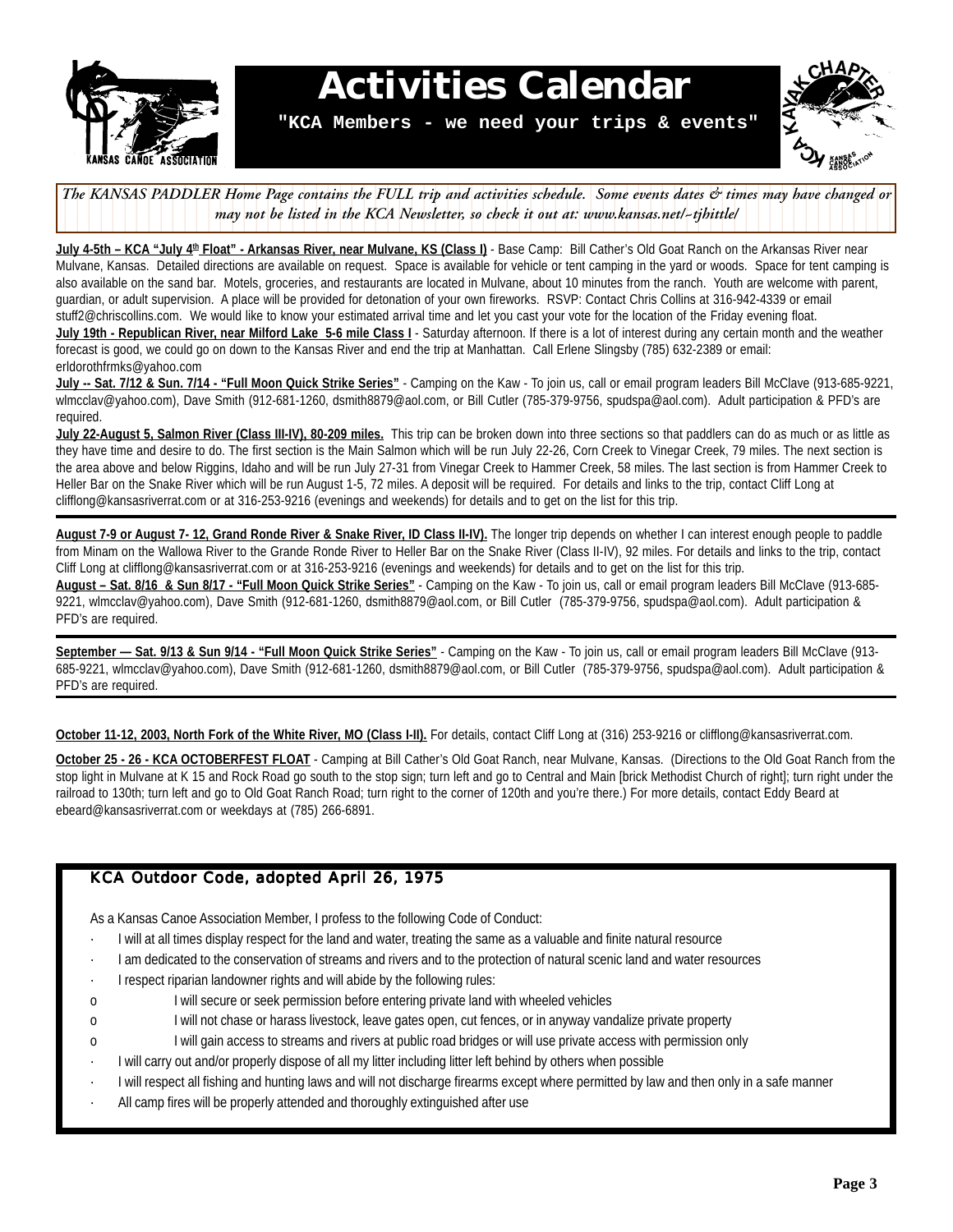## **President's Column**

I want to thank Cliff Long, Eddy Beard, Bill & Yvonne Cather for the great KCA Rendezvous 2003. I am sure those who attended would agree. For those who were not there, plan on attending the weekend at Bill Cather's Old Goat Ranch that is being planned for this fall. I am sure it will be a fun event. Don't forget the upcoming July 4th float at the Old Goat Ranch either.

Charles Benjamin, Executive Director of the Kansas Sierra Club gave a very informative talk at the rendezvous about the history of the water quality legislation. We all should try to stay informed and send our legislators



*[Above: President Jackie Rawlings - pictured during a past KCA Rendezvous - photo by T.J. Hittle]*

By Jackie Rawlings and the metal of the letters letting them know that we think water quality should be a priority.

> We have a challenge for all KCA members. Our membership numbers have been flat for several years. But lately, with the booth at the St. George dedication and the recent KCA Rendezvous, we are gaining members. We are also starting a contest. Read about it in the KANSAS PADDLER Newsletter.

> I hope you all are planning to get out and paddle this summer. There are so many wonderful rivers to float and so little time to do it. We just have to take it one river section at a time.

## **Neches River (Big Thicket, Texas) - Trip Report**



### By Cliff Long

The Neches River through some of the Big Thicket of east Texas March 17th through 21st was this years spring break trip. On the 16th Martina Ellis, Colin Maag, Ray Cowin, and I left Martin Dies State Park on B. A. Steinhagen Lake to go scout our accesses to the river and see the sights. Our directions were so vague that we missed the road to the put in. We did find our take out access and found out the access was great but there was a problem. The river was flowing at 20,000 cfs (normal at this time of year is 5,000 cfs), which put it well into the trees.

When you can't use one river, you look for another. While driving around, we stopped at Eastex Canoe Trails in Silsbee, Texas (eastexcanoes.com, 409-385-4700) where we got some advice and a map. After that, it was back to scouting only this time it was along Village Creek. We found that most accesses allowed boaters to drive to the rivers edge on pavement. After that it was back to camp where Pat and Gary Cook were waiting for us.

Monday a storm was supposed to pass through the area so we decided to explore the lake in the vicinity of camp. Colin was our token canoeist with rest of us in some form of touring kayak. When we had entered the campgrounds, a sign admonished us not to

feed or annoy the alligators and our paddling brought us to a gator. He wasn't big (3-4') but it is always a thrill to know that you are paddling with such wildlife around. For lunch we used one of the parks campsites so we had a table and seats. Other wildlife spotted during the day included; nutria, muskrat, turtles, vultures, belted kingfishers, and various egrets and herons. Martina made the most unusual wildlife find of the day when she discovered that she was accompanied in the cockpit of her kayak by a snake. Having previously been bitten by a cottonmouth, she showed great restraint by managing to paddle to shore rather than giving the boat to the snake.

Tuesday we launched on Village Creek from Farm Road 418 and paddled to Texas 327. Shortly after we launched, it started to sprinkle on us and we were soon in a rainstorm. Due to good planning, we all had good rain gear. We found a nice white sandbar during a break in the rain for lunch. Just as everyone was getting comfortable after lunch the wind shifted, the temperature dropped at least 20 degrees, and it started to thunder and rain harder. I missed a turn in the river (maybe I was blinded by my rain hood) and started paddling up Cypress Creek. It looked real interesting for another trip. On the way back to camp, we scouted for, and found, our original, planned, put in. We also scouted for and found McQueen Landing on the opposite side of the river. (It was flooded.)

Village Creek from Texas 327 to US 96 was Wednesdays route. Sand beaches became more numerous as we moved down stream. After paddling, we drove up to the access to the Angelina River at Bevilport and decided it looked too high to paddle.

On Thursday, with his permission, we

launched from Coconut Willies home on the Neches River above B. A. Steinhagen Lake to paddle back to the north boat ramp at the state park. Coconut Willie is really Park Ranger Terry Lamon. The lake is unusual, at least to me, in the number of islands, stands of trees in the lake, and scattered cypress trees. As we approached our take out, the Neches was joined by the Angelina River, which increased water speed. Near the take out we paddled out of the river into a creek channel for the final approach. As we landed, the wind picked up and rain appeared imminent.

Village Creek was to be our final paddle on Friday. We put in at US 96 with take out on the Neches River at Lakeview. A half mile from the Neches the gray, green water of the Neches could be seen coming through the brush and mixing with the tea brown water of Village Creek. In the shelter of the brush and trees at the end of Village Creek we gathered and watched the Neches go speeding by. After a short watch, we charged the current line and headed for the take out. Once on the Neches the current didn't seem as fast. Near the take out there was a houseboat of nearly 40 feet, which gives an idea of the size of the river and proximity to the Gulf of Mexico.

We never got snowed on and there were no mountains to cross during this spring break trip. Despite the rain, the fact that we roughed it by base camping and eating supper in town nightly, the lack of time on the designated river, and the pollen (it turned vehicles a light yellow/green in a day) we enjoyed the trip and are looking forward to a

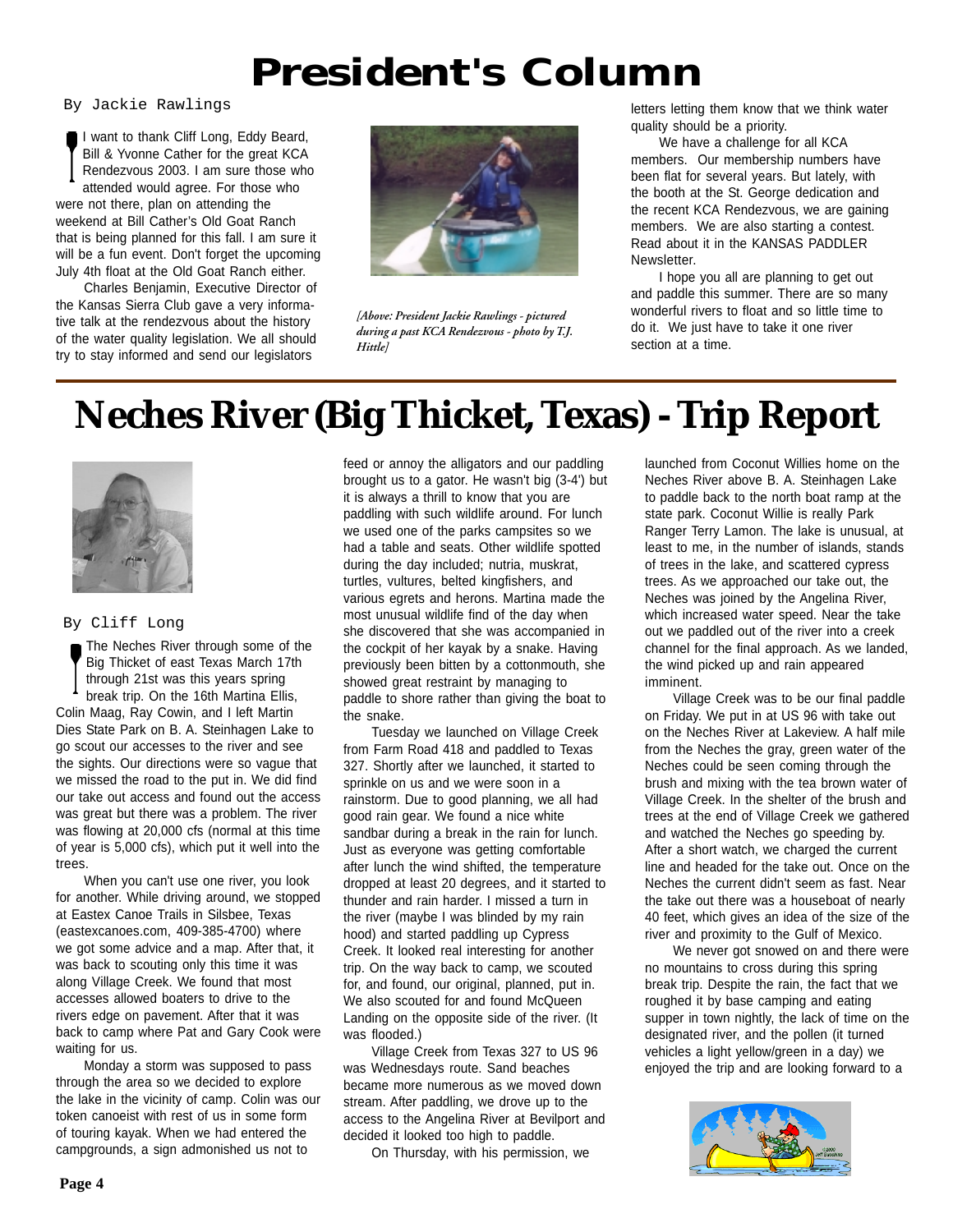# *KCA Membership Contest! July 1, 2003 - June 30, 2004*

By Jackie Rawlings

Listen up, all you dedicated KCA Members! Get a member and be eligible to win prizes. If you are responsible for signing up a new member, make sure they identify you on their application. Your

name will be put in a raffle for prizes. The first prize is a \$100 gift certificate to the out door supply store of your choice. The 2<sup>nd</sup> prize is \$50

to the out door supply store of your choice. 3rd, 4<sup>th</sup> and 5<sup>th</sup> places will be gift

**ENCOURAGE A FRIEND, FAMILY MEMBER, OR ANY PERSON THAT LOVES THE OUTDOORS AND OUR ENVIRONMENT TO JOIN THE KANSAS CANOE ASSOCIATION**

subscriptions to either Canoe/Kayak or National Geographic Adventure Magazines. The contest will run one full year, from July



1, 2003 to June 30, 2004. Members must

use an official KCA Membership application form. You can use the basic form found in this newsletter (make copies as needed) or write Jackie Rawlings at 700 Gillespie Driver; Manhattan, KS 66502, call (785) 537-

0164 or email: rawlings@kansas.net to send you 10-20 newly printed full KCA Membership brochures. (Yes, KCA now has a new membership brochure) or print the one off the KANSAS PADDLER Home Page (which is a .pdf file version of the new KCA brochure).

Simply **print your name** in the box shown inserted into this article to get credit for the new member. New Associate Members will count as three regular memberships. Don Varnau, our KCA Membership/ Treasurer, will compile the members indicating that you encouraged them to join,

**Please tell us how you heard about the Kansas Canoe Association - check all that apply:** From a friend who boats<br>
Another KCA Member Another KCA Member<br>
KANSAS PADDLER H KANSAS PADDLER Home Page<br>
Information at a business. name:: Information at a business, name:: \_\_\_\_\_\_\_\_\_\_\_\_\_\_\_\_\_\_\_\_\_\_\_\_\_\_ Article in News Media<br>
A KCA activity booth A KCA activity booth<br>
Nother: *YOUR NAI* Other: **YOUR NAME** 

report to the KCA Board on our new membership drive, and who is joining up new members. All members who generate at least three new members will receive either a new KCA visor or hat. The KCA has so much potential but we need more members. If every-

one gets one member, we would have over 300 members. Call or email me if you have any questions.

**Kansas River** Canoe Co.

### and Lawrence/Kansas City **KOA Kampground**

1473 Hwy 40 Lawrence, KS 66044 (785) 842-3877 (800) 562-3708 res. only

**Canoe and kayak** float trips on the Delaware/Kansas River

## *Mosquitoes and V Mosquitoes and Vitamin B complex itamin B complexitamin B complex*

By Chris Collins

The West Nile virus poses a new and extra threat to boaters and campers because of our extended exposure.

Here is our personal mosquito story and a possible solution to reduce the number of bites and risk of the West Nile virus.

My wife Bonnie could take the trash out and return with several bites, yet mosquitoes were seldom attracted to my blood. This had been going on for most of our 30-year marriage. We could only assume it was our difference in body chemistry or one of the various and sundry things women use to please themselves and their man. A few years ago, we had a visitor, Ginny, from Alaska who helped us greatly with this problem.

Ginny is a mature individual who has led an interesting life that included researching and photographing whales for several years. She actually lived on a boat with her husband and children. Jenny loves the outdoors and has had her share of Alaskan mosquitoes. I judge an Alaskan mosquito can be seen from a distance of several yards and has a buzz that is enough to keep you

awake at night.

During the conversation Ginny mentioned something about one of the vitamin B's as being a repellent for mosquitoes. I wish I could remember which one. Bonnie and I looked at each other as we simultaneously thought this could be the difference between the two of us. Most of the time, I had been taking an extra vitamin B complex in addition to a therapeutic-sized multiple vitamin. Bonnie chose not to take vitamins and certainly not the "big, stinky" vitamin B complex pills. The fact was that mosquitoes liked her much better than me.

Bonnie began taking the multi-vitamin and the extra vitamin B complex. After a while she noticed the mosquitoes were leaving her alone. Finally, after all these years, she can go out after dark without donating her blood. We still don't know which vitamin B is doing the trick but the combination of a strong multi-vitamin and a mega dose of vitamin B complex seems to be working for both of us.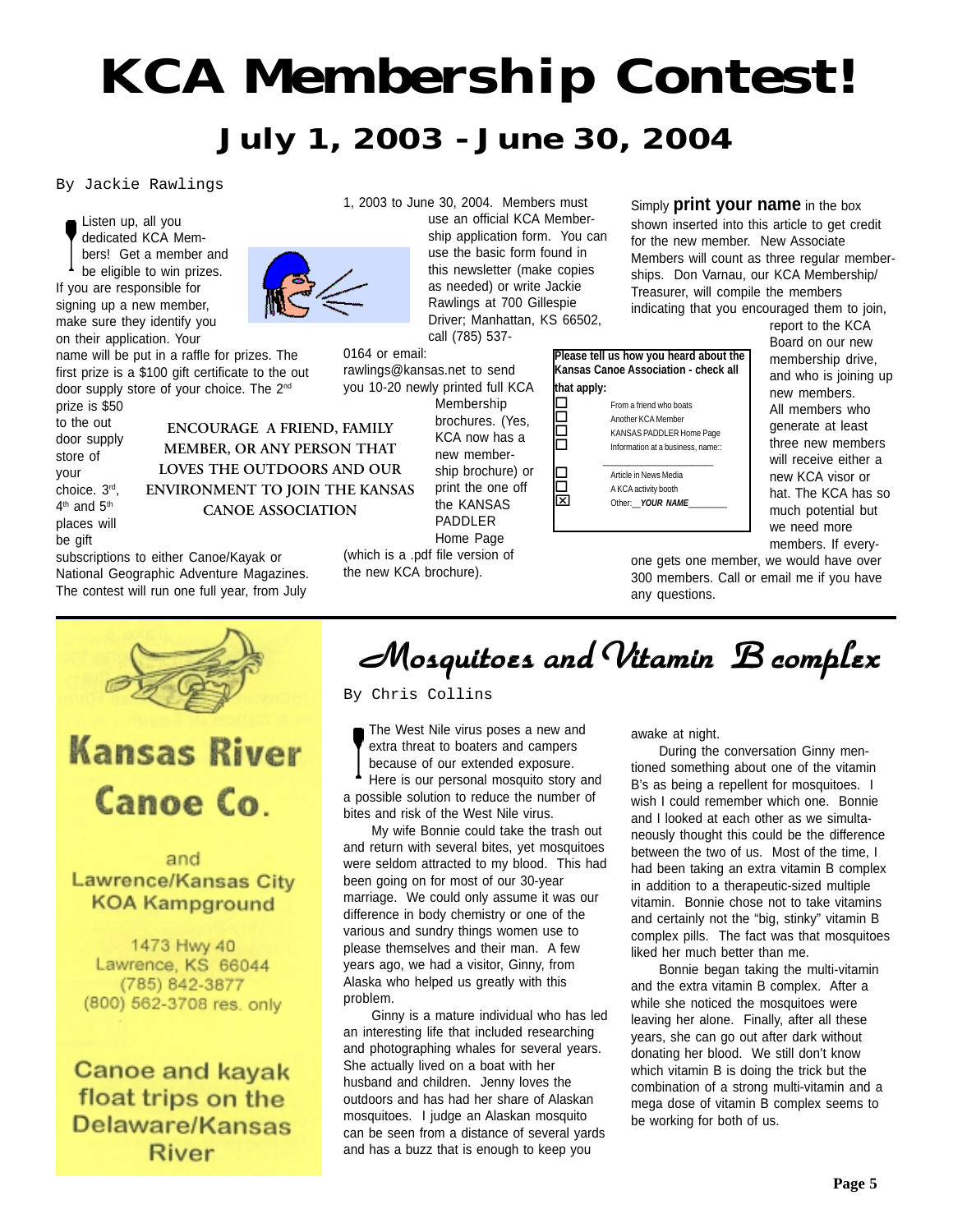## **2003 Novice Whitewater Trip - Trip Report**

disappeared. So once again the group headed for the Mighty Mulberry where the level looked

And good it was, enjoyed by our group of seven, along with millions of canoe rental custom-



By Jim Johnson

This was the 20<sup>th</sup> year for the infamous KCA Novice Whitewater trip . A trip that has introduced many

new boaters to the ways of proper river running. This year was a case in point.

First the players: Jackie Rawlings OC-1, T.J. Hittle K-1, Doug Sell OC-1, Dave Reid K-1, Roger Norton K-1, Chris Collins K-1, and Jim Johnson K-1 met at the KOA in Alma Arkansas hoping to paddle Frog Bayou. Fat chance! The water from recent heavy downpours *[Above: Jim Johnson surfing on the Mulberry River - photo by T.J. Hittle]*

ers, enjoying the weather, and water and

good.



quite a day. Rescue practice was the order of the day. The most famous quote for the trip: *" Jim Johnson to Dave Reid: Hey Dave,*

*can you recognize the*

*take-out?" Dave Reid responds: "Sure, I've done this stretch a million times before."* [Editor's Note: Jim, Dave, & Chris got a little extra exercise hauling their boats 1/2 mile back

> upstream to the

"real take-out"]

Sunday T.J., Jackie, Roger and I did the short run from Redding campground to Turner's Bend.

What about the conversation at the top of this article? It was spoken as Dave Reid and I floated lazily past the Redding take-out on Saturday. It was a fine day for a hike back up-river to the take-out.

 Thanks to T.J. and Jackie for co-leading this trip.



### *Welcome New Members*

**The Coleman Co, Wichita, KS (Jim Reid, Ann Walden) - (Associate Member)**

**Lyle Kaufmann, Wichita, KS**

**Bob Krenz, Powell, WY**

**Bruce Laffery, Clay Center, KS**

**Chad Landes, Topeka, KS**

**Linda Lyne, Salina, KS**

**Kansas River Canoe Co, Lawrence, KS (Associate Member)**

**Jeff Neel, Manhattan, KS**

**Roger Norton, Wichita, KS**

**Darrin Obenland, Clay Center, KS**

**Keith & Sandra Ratzloff, Manhattan, KS**

**Richard Seaton Jr., Manhattan, KS**

**Mark Swanson, Clay Center, KS**

**Becky Wendland, Lawrence, KS**

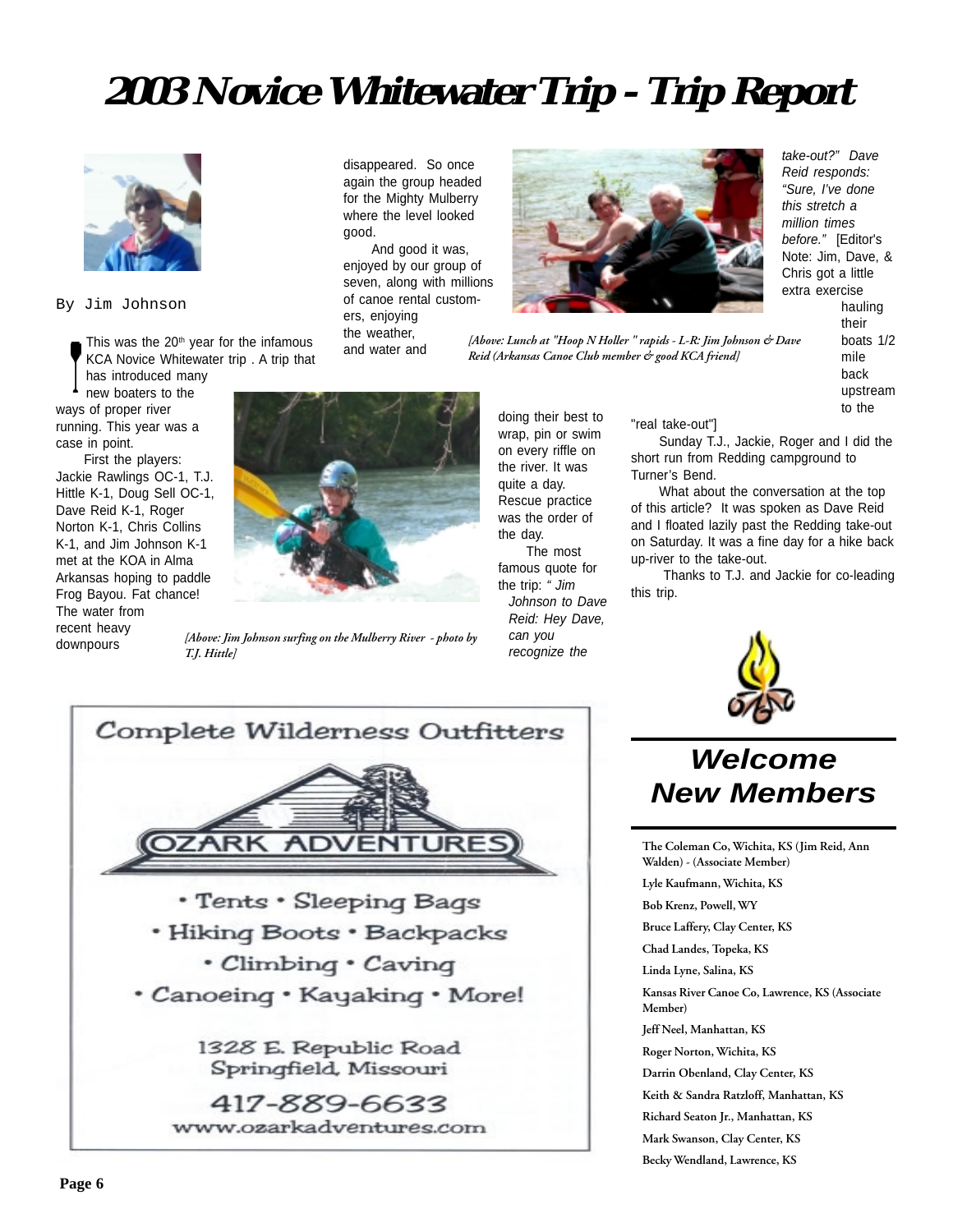# *Actions n' Captions*



*[Above Lunch on the St. George Dedication Float, L-R: Jackie Rawlings, Bonnie Hamer-Sherow (no she isn't crying, she just ate a lemon), Bob Sinnett, Emily Katzenmeier, Kail Katzenmeier - photo by T.J. Hittle]*



*[Above: R-L: Kids Chapter members, Bill & Antoinette Cutler, & her friend, Laura - photo by T.J. Hittle]*



*[Above: Jackie Rawlings on the Novice WW Trip, Mulberry River - photo by T.J. Hittle]*



*[Above: Early morning camp on the Kansas River overnight short-notice trip, May 31-June 1 - photo by Jon Held]*

*[Right: Canadian Goose family on the Tuttle Creek River Pond, Manhattan, KS - photo by Bob Sinnett]*





*[Above L-R: Legendary KCA touring kayakers, Keith Ratzloff & Larry Storer - relaxing after a hard day paddling the Little Blue, Big Blue, & Black Vermillion (all in one day) - photo by T.J. Hittle]*



*[Above: The St. George River Park Dedication Float - Boat Launch. Over 28 KCA Members participated in the float trip - photo by T.J. Hittle]*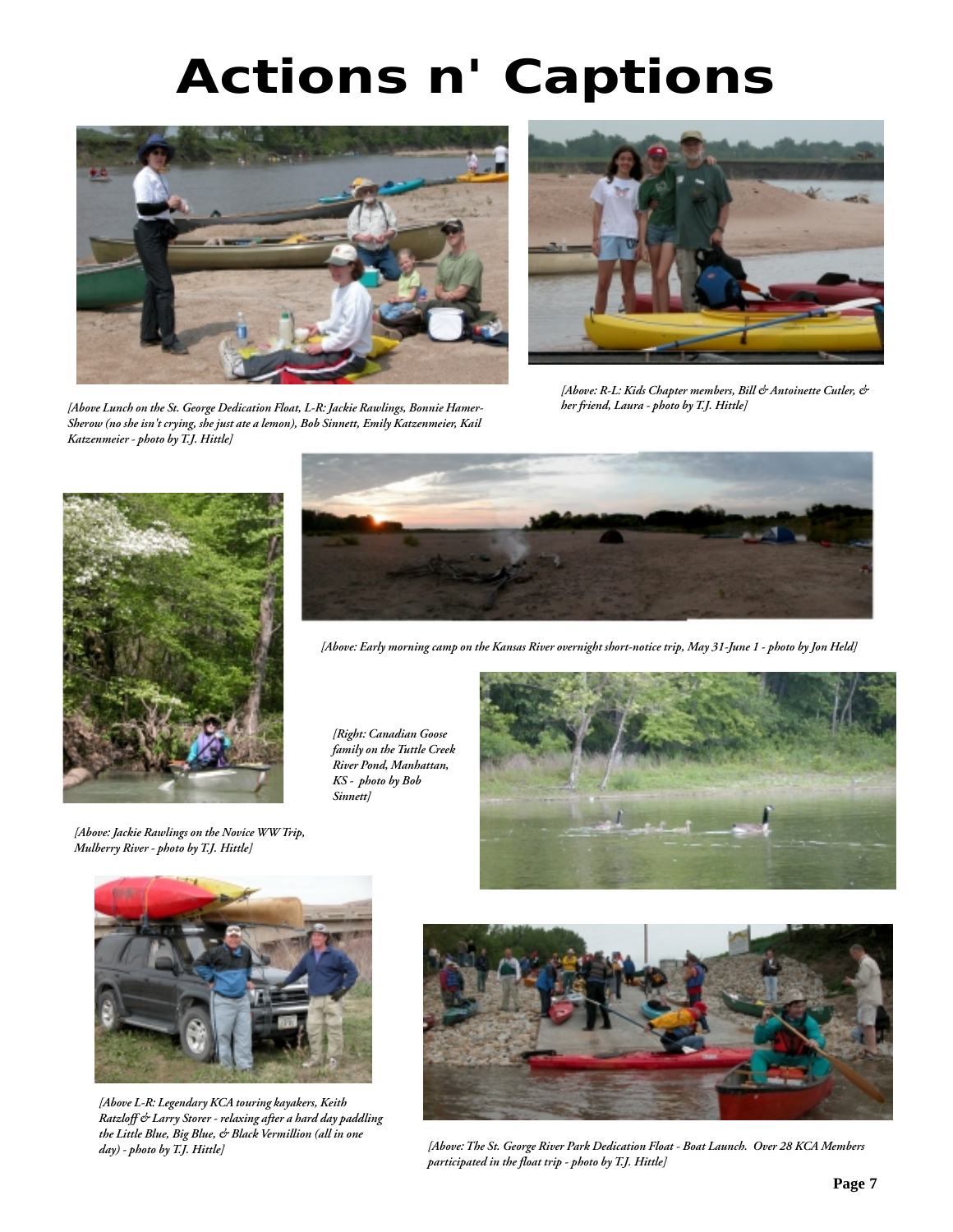## *KCA "Paddle Skills" Class Report*

By Mick O'Shea - KCA Safety-Education Chr



On Sat. June 7<sup>th</sup> and Sun. 8<sup>th</sup> four tandem canoeists, Linda Lyne, Virginia Davis, and Ken and Terri Tilford took part in an ACA 'Basic River Canoe' class.

The class began at the Blue River boat ramp in Manhattan with good weather and energetic and eager students. Basic strokes in a tandem canoe were covered first

(sweep, draw, pry and forward). We then practiced maneuvers starting with simple turns.

After lunch I told the class that statistically one tandem canoe per class will tip over. One tandem canoe then made this happen doing a really excellent demo of how to flip a canoe and laugh about it afterwards.

The class spent some time down at the confluence of the Blue with the Kaw Rivers.

There is a good channel here to practice your ferrying skills. All the class did well ferrying

back and fourth to an island on the Kaw. The weather deteriorated a little after lunch and we had some rain and cool weather. I still prefer this weather to the hot summer sun beating down on us.

The class spent a part of the afternoon practicing paddling in a straight line. Here the



*[Above: Mick O'Shea demonstrates a turning maneuver - photo by Jackie Rawlings]*

straight line. For maneuvers such as those involving sharp turns (e.g. eddy turns and

peelouts) both the bow and stern people collaborate. In this class we covered the



*[Above: Ken & Terri Tilford practice tanden turning maneuvers - photo by Mick O'Shea]* bow draw, crossbow draw, bow sweep for the bow person, and pries and sweeps for the stern person. Using these strokes the tandem canoes practiced various turns and other maneuvers.

As we got off the water at 4:30 p.m. on Saturday the wind came up

and so we timed the end of the class well for this day.

On Sunday Jackie Rawlings joined our class. Paddle strokes were reviewed and then the class concentrated on eddy turns and ferrying. After learning most of the basics yesterday, paddlers worked improving on their technique. If you were in this class and you are reading this – don't forget to go out and practice what you learned on a regular basis!

## **Eagle Float - No-Go & Go? - Trip Reports**

### By Cliff Long

#### **January 2003 Eagle Float - No Go!**

A mixed group of canoeists, kayakers (Connie Simmons, Charles Benjamin, Dan and Shelbi Carpenter; OC-2: Jack Shumard, Karin Cowdrey, Bruce Fuelling, and Cliff Long; OC-1: James Christians, Ray Cowin, Jim Clark and Wally Sieble; K-1), and our trusty shuttle driver, Eddy Beard, gathered at the Grouse Creek access to the Arkansas River. It was cool, but sunny with the promise temperatures into the 50s.

We carried boats and gear to the bottom of the ramp in preparation for a pleasant float. Then we sent all the drivers and vehicles to the take out so Eddy could bring the drivers back to launch.

At the put in we waited and talked, and waited, and waited, and worried about car trouble. After about three times what it

should take to run the shuttle a vehicle was heard coming up the gravel road. It stopped at the end of the drive to the access area. It was one of our vehicles but the wrong one. As it came down the drive all of the other



vehicles that had been sent to the take out returned also.

The drivers reported that the take out ramp was not accessible due to an ice jam. They had scouted but not found a usable

way to get around or over the ice. After some discussion the group split up. Part of the group went hiking at Chaplin Nature Center and the trip coordinator and shuttle driver went to photograph the ice. Oh yes, some eagles were spotted.

Attached is a photo taken at the boat ramp at Traders Bend of the ice.

### **Eagle Float, second try - Go!**

February 16th started cool (mid 20s) and breezy. As we gathered at the put in, Grouse Creek access to the Arkansas River, nobody was brave or smart enough to say no. So we planned to launch.

Eddy Beard drove shuttle service for us so that all of our vehicles would be at the take out waiting. The paddling group consisted of Behrooz Rahbar, Mary Dorsch, Bruce Fuelling, Karin Cowdrey (OC-2), James Christians, Bill Cather, Ray Cowin (K-1), Jim Weaver, and Cliff Long (OC-1).

The wind was behind us, mostly, and

provides power and the stern provides power along with correction strokes (J-stroke or sweep) to keep the boat moving in a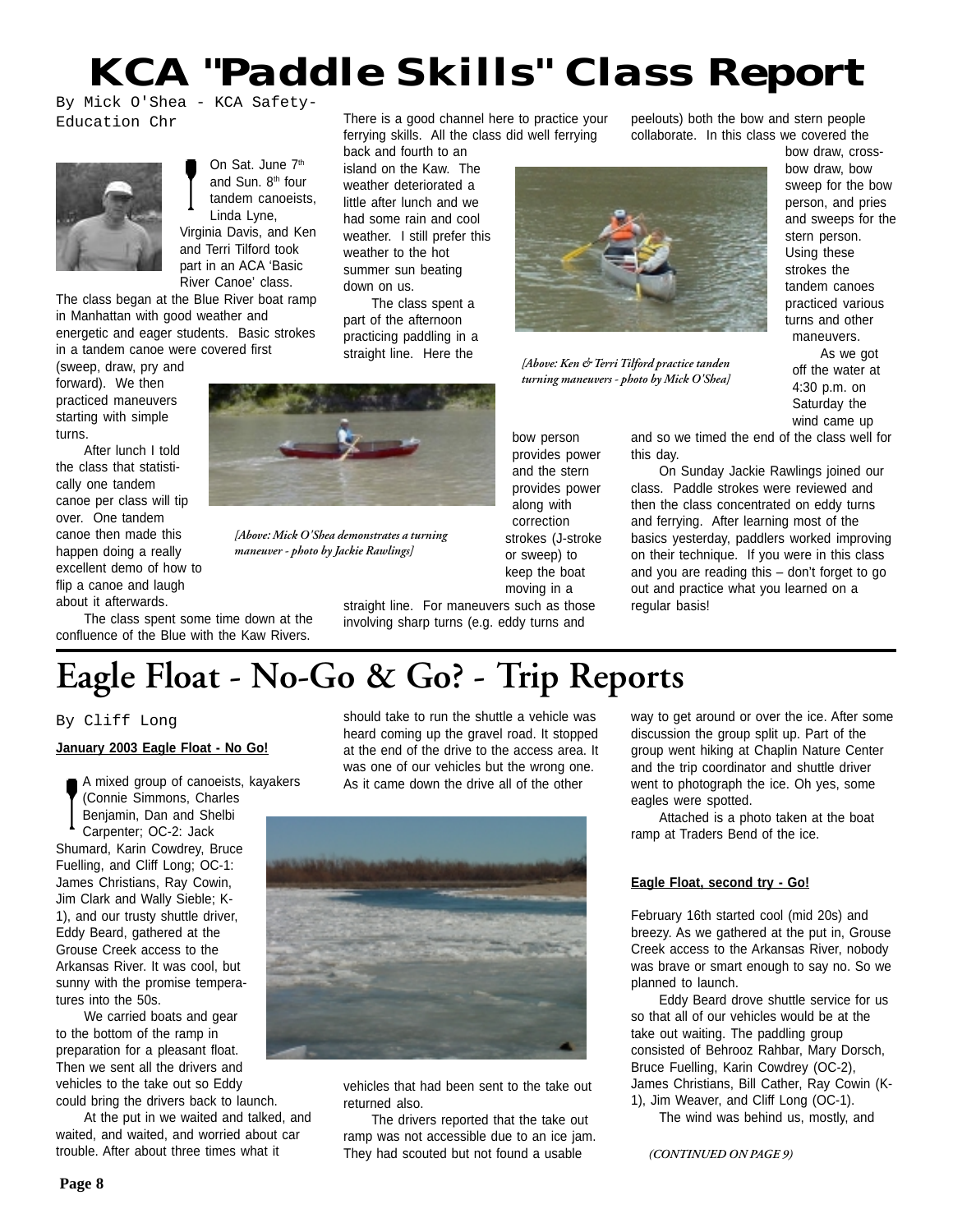# *Bombproofing Your Kayak Roll*

By Eric Jackson - World Champion Freestyle Kayak Champion

Let's learn how to Bomb proof your roll!

Anybody can have a bombproof roll.- Just like you learned how to roll in the first place, you can learn how to always roll up. You will be a much happier person on the river when you know you will always roll up. Kayaking will be safer, and more rewarding, as your skills increase quickly with a bomb proof roll. Get the idea? Good.

 So where do you start? Let's start with your head, then go to the techniques that work, then finish with ways to practice.

Your head- you aren't as smart underwater as you are right side up. In fact you can be downright dumb when upside down in your boat. So you need to eliminate any major decision making while underwater. The only real decisions that you make when upside down are "should I roll or should I swim now…. if I roll there will be trouble… If I swim there will be double…" You can sing to that one. So let's decide now that you will roll if you tip over. That is step one, simple but critical.

Now you need the techniques and consistency to back that decision up. What is the best kind of roll? Any roll that gets you right side up with ease. Rolling where you come up on the back deck is much easier and more likely to be successful than a roll

on your front deck. (no space for discussion on this subject here, sorry). When you come up on your back deck you are in a good position to do an additional brace to keep you up or finish the roll off. When forward, you are much more likely to fall back in the water. So, learn to roll from anybody who will teach you, using any technique they show you, and you can still have a bombproof roll if you started with your head and decided to always roll, and then follow that up with the following practices.

Yes, practice makes perfect, but no, 90% of kayakers don't practice their roll in a way that prepares them for the real world. So, here is where you separate yourself from those poor souls who enter each rapid in fear of their next swim.

Rule Number 1- Never tip over in the set up position for your roll. Always practice by tipping over in some obscure position and then setting up underwater. Why? Because you begin to expect a certain feeling when you tip over in the set up position and that feeling never happens in a combat situation, so you panic, then you lift your head and miss a roll, then you do that again, then you swim, simple as that.

Rule Number 2- Practice your roll every time you paddle, and in the whitewater. In fact, you should try to mimic any situation you can imagine happening and practice your roll there. Fear of the unknown is another source of panic and only after you have tried your roll in a variety of situations can you go into any situation knowing that you have

rolled in it. Summary-

- Anybody can have a bombproof roll
- It starts in your head
- It requires that you can roll in flatwater first

• It happens when you practice according to my prescription

For visual descriptions and underwater shots on bombproofing your roll, get my DVD- Strokes, Concepts, and Bombproofing Your Roll at my online store page at: www.jacksonkayak.com



*(Eagle Float - CONTINUED FROM PAGE 8)*

the day was trying to warm as the sun flirted with coming from behind the clouds as we launched. The water level, at about 850 cfs, was enough to get us over most of the sand bars. While waiting for the shuttle to be run we saw an eagle. As we paddled to our lunch (sand) bar we saw several more eagles. Since eagles don't come with identity numbers or colors we couldn't tell if we had seen one or a half dozen.

At the first bend after lunch the river spirit took a sacrifice (or gave a baptism). A tree hanging into the river dumped Behrooz and Mary. Bill helped get Behrooz into a sleeping bag. Karin, Bruce, and Jim helped Mary. James, Ray, and I captured the canoe. Clothes came out of dry bags and Mary and Behrooz got dry clothes and wind protection. As soon as they were dry we had them moving on the sand bar while the boats were made ready to go and away we went.

The river spirit was satisfied and allowed us to paddle the rest of the way to the take out at Traders Bend without incident. After loading the boats we proceeded to Casa Martinez in Derby for an early supper before going our separate ways.





7724 East Central Wichita, KS 67206 (316) 684-6579 (800) 371-0225 mountainhighinc.com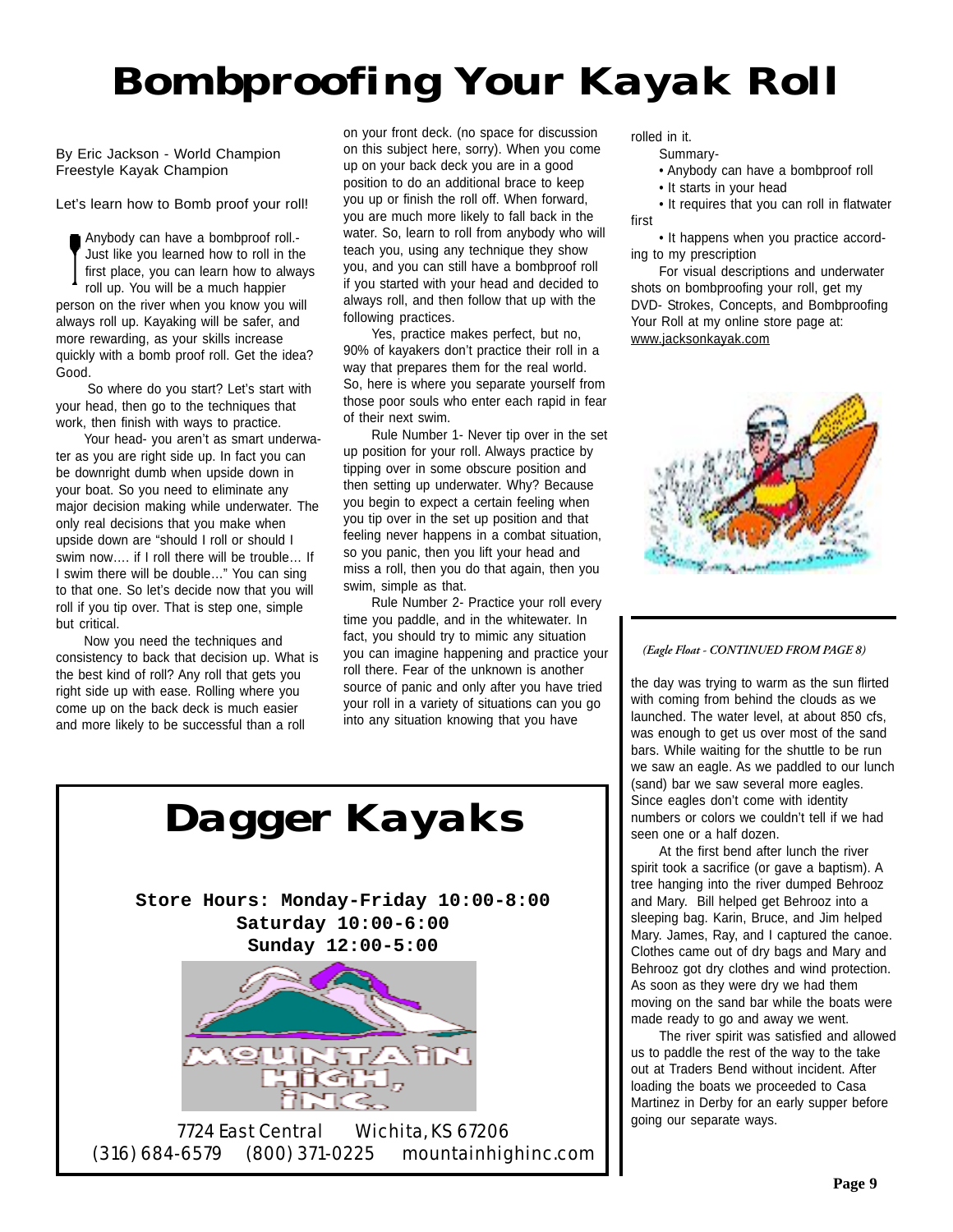## *Join us on the KCA July 4th Float Event Join us on the KCA July 4th Float Event Join us on the KCA July 4th Float Event*

### By Chris Collins

**Base Camp**: Bill Cather's Old Goat Ranch on the Arkansas





groceries, and restaurants are located in Mulvane, about 10 minutes from the ranch. Youth are welcome with parent, guardian, or adult supervision. A place will be provided for detonation of your own fireworks.

**When**: Arrive as early as Thursday afternoon, July 3. The first float trip will be early Friday

morning while the air is still cool. Late arrivals can join us for a short Friday evening float trip with the shuttle departing from the ranch at 4:00 PM. In general, expect early morning and late evening float trips if the weather is hot. If the water level is too low, an alternate location will be selected.

**Friday Evening**: If there is enough interest, the Friday evening float can be located on the Arkansas in downtown Wichita to observe the fireworks show, or we can float the Arkansas near the ranch. We can do both floats if we have enough interested participants to do both shuttles.

**Saturday Evening**: Plan to stay up late for bonfire activities, fellowship, and a fishing contest. Awards will be given for the biggest carp and the most carp caught. Bring your own tackle and a fishing license. If you play an instrument or could lead a sing-along, please be ready to share your talent with the rest of us.

**RSVP**: Contact Chris Collins at 316-942- 4339 or email stuff2@chriscollins.com. We would like to know your estimated arrival time and let you cast your vote for the location of the Friday evening float.



### New River Trash Law - for all rivers in Arkansas

#### By Jack Spiller

We just got back from the Mulberry River, where I learned of Arkansas' new river trash rule. Seems, along with other requirements, each boat must carry a securely fastened mesh trash sack.

It appears enforcement is by game wardens and or forest rangers, and is most likely at accesses. The fine is up to \$500. Some outfitters have the mesh sacks, unsure if free or not. I saw no trashcans at the Mulberry takeouts, so hauling trash out is evidently the deal. The law is aimed at easily upset boats. I am going to permanently install an onion sack in my boat, with no intention of ever using it, so I will always at least be able to produce it. Then I will put my trash in a second mesh sack with a plastic bag in it to contain the sardine can ooze etc. Attach and use a mesh litterbag.

The law reads "Carry and affix to the vessel, a container or bag suitable for containing refuse, waste and trash materials and capable of being securely closed. The container or bag shall be of mesh construction. Transport all refuse, waste and trash to a place where the materials may be safely and lawfully disposed of. A container shall not be required for those persons traveling without foodstuffs or beverages. Penalties: A violation of Act 803 shall be a misdemeanor and each violation may be prosecuted as a separate offense. Each violation shall be punishable by a fine of not more than five hundred dollars (\$500). Effective August 13,



### **STOP & Check Your**

### **Directory Listing**

The KCA Membership Directory is now being published in each newsletter. Please check your listing and verify that membership information is correct.

Newsletters are sent via automated bulk mail. If your address is not exactly correct, your newsletter may end up in the manual sorted pile and delivery may be delayed a week or more.

Remember that trip updates and other KCA info is often sent to all members with email addresses.

Send your changes to:

Kansas Canoe Association DonVarnau - Treasurer-Membership PO Box 44-2490 Lawrence, KS 66044

marshallwhite@sbcglobal.net michaelwilds@yahoo.com whitewater@hotmail.com rich@ksu.edu

bigh2o@lasal.net

913-648-6709 785-539-4695 785-762-3335 435-259-1614 620-665-3704 785-266-6591 02-392-2883

66503<br>66441-8314 7502-2042 66605 66208<br>84532 58134 3838959

Prairie Village **Junction City Aanhattan lutchinson** Topeka Omaha Moab

1780 South Highland Drive 1520 Wyndham Heights Dr 6109 West Highway 18 2502 North Van Buren 5212 West 76th Street 2537 SE Blair Drive 9368 Ohio Street

White Marshall & Kathi 2502 North Van Buren Hutchinson KS 673-2042 620-4204 620-620-620-620-620-620-620-665-3704 Marshallwhite@sbcglobal.net USI Wilds Michael 1520 Wandham Michael 1520 Wandham Heights Dr Manhattan KS 6703 785-539-539-539-539-539-539-6<br>USI Manhattan KS 65-539-539-539-539-539-520 Michaelwilds Dr Manhattan Katalan KS 67-539-539-539-639-539-539-63 USING Dennis Andrew Street Prairies Sons Street Prairie Street Prairie Village KS 6620 913-691 International C<br>USING Street Prairies Sons Street Prairies Street Prairie Village KS 6620 913-621 And Street Prairies Street P Textraser@ord.Sign + 191-652-5257 ASt 378 UT 12 Drive Moab UT 8460M and Dright Hindo OSCL 1780 435-252 435-259-1614 bigh2om Drive Model Drive Model And Drive Model And Drive Model And Drive Model And Drive Model And Drive Williams Richard & Edna 6109-41-83-41-631-41-631 West Highway 18 Junction City KS 661-9<br>Williams Richard 2014-8315 797-821-41-8314 785-762-762-814 796-814 796-814 796-81-845-762-81-845-762-762-81-81 Ziesemer Karla & Allan 9368 Ohio Street Omaha NE 68134 402-392-2883Wilson Dean Dean 2537 SE Blair Drive Topeka KS 66605 785-266-6591 Dennis & Christine Charlie & Marcia *Marshall & Kathi* Richard & Edna Carla & Allan Viichael Dean

**Ziesemer** White<br>Wilds<br>Williams<br>Wilson Wood Mise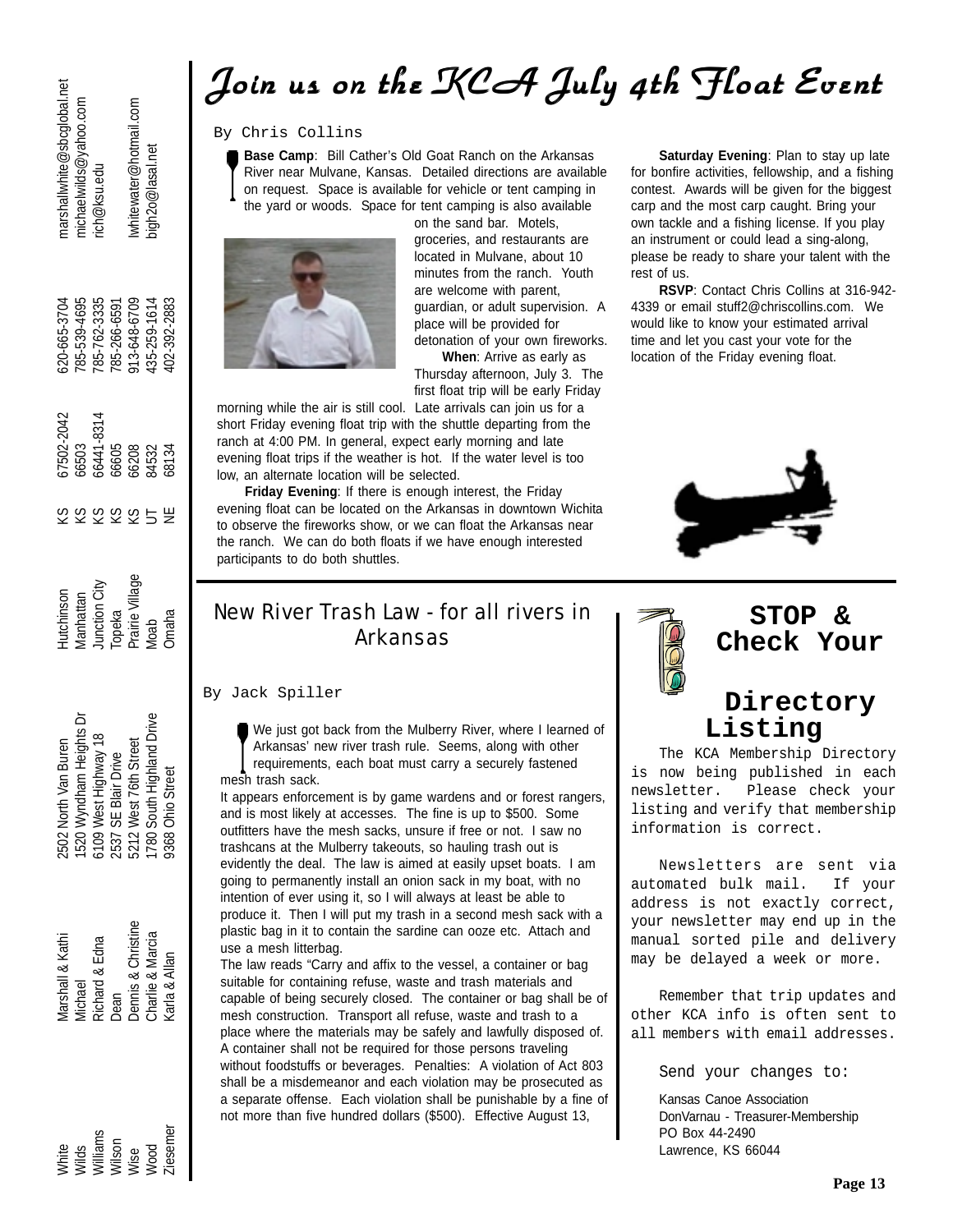#### vehicle.

Group photos were taken, stories exchanged, and paddling instruction provided by T.J. The water was running faster than usual for this flat prairie river and new paddlers were given tips to help them maintain an upright position on the float to the evening camp.

With the use of cellular technology the trip leaders checked back with Yvonne Cather and Frank Akerman at base camp. Cliff and T.J learned additional paddlers had found their way to camp. Eddy agreed to meet the paddlers at Derby and provide a boat so they could join the flotilla. This became an additional challenge as the road was marked as 83rd street west of Derby, however when coming up Derby's Main Street the sign is for Madison Avenue. Therefore Eddy's directions as given to the additional paddlers was confusing and misleading. Eventually everyone found the location and five additional boats joined the float at the Derby bridge. The shuttle driver was delighted to return to base camp.

Everyone had a grand time, the weather was ideal and a group of hungry paddlers landed at the Goat Ranch late in the afternoon.

Bill had worked long and hard to clear timber from a loop for driving down to the river. Eddy tested his new road repeatedly and found it to be great, even with a low riding Honda. However, after loading four tired paddlers for a trip from the landing up to the camp her Honda experienced clearance difficulties partially removing the back bumper.

Some walked the half-mile to camp, some jumped on a shuttle vehicle and dinner was started. Many cooks prepared a feast. More KCA and Sierra Club members continued to arrive through the evening and more food was put into the kettles. The group cooks included T. J. Hittle, Jackie Rawlings, James Christains, Yvonne Cather, Frank Akerman, and Eddy Beard. Many others pitched in to help with the preparation of the evening meal. Sierra Club lobbyist Charles Benjamin gave an informative talk regarding protection of the water supply, legislative action, and legal issues regarding clean water. Dinner was followed by guitar music led by T. J. and Roger Norton. The campfire towered high in the sky and river tales were exchanged, summer trips discussed, and eventually everyone migrated to their tents.

The Kansas Wildlife and Parks Stream trailer was an interesting gathering spot. The trailer allows observation of different factors as moving water is impacted by the environment. This is an educational experience and allows the observers to see the impact of sand dredging, cutting paths to the river for watering livestock etc.

Sunday morning the same cooking staff put out a great breakfast and the paddlers returned to their boats that had been left down by

the river the night before. A swift paddle, with great current made the Sunday paddle fun for everyone.

Due to a great turnout it was decided that a similar weekend will be scheduled for October. Watch the calendar for exact dates. Many thanks for all of those that helped that were not mentioned. Cliff managed to get away for his summer travels prior to transmitting this info and I do not have the names available of all those who helped. October will be another opportunity to gather on the Arkansas River and share a great family weekend.

#### **Author's Note: Arkansas River private launch locations:**

Bill Cather welcomes KCA members to launch their canoes from his land. In addition to the "Old Goat Ranch" an additional location is upstream at his "End of the Road" property. The put in at the "End of the Road" is challenging and not for the casual paddler. If you want to plan a trip River south of Mulvane on the Arkansas contact Bill at his office, 1-(316) 522-4749; his cell phone 1-(316) 990-4162 or office email at Bill Cather cather@onemain.com. If you would like an emailed map of either area contact Eddy Beard at ebeard@kansasriverrat.com.



*(ST. GEORGE DEDICATION- CONTINUED FROM PAGE 1)*

contact Kansas River Outfitters, located at the Tuttle Creek River Pond area or Kansas River Canoe Company located in Lawrence.

[Editor's Note: This was the letter to the editor that was recently published in the Manhattan Mercury and the Topeka Daily Capital. Thank you to all the KCA members who came out to float with us, helped with safety, set up or manned the KCA booth, or made cookies. This new access definitely paves the way for more cities to come forward and make an access happen.]

### **KCA Accessories Kayak Chapter Videos T-Shirts - KCA Decals - Ball Caps - Bumper Stickers Training & Trip Videos** Contact Pat Cullen 6419 SE Stubbs Road Berryton, KS 66409 785-379-9916 / email:pcullen@sbcglobal.net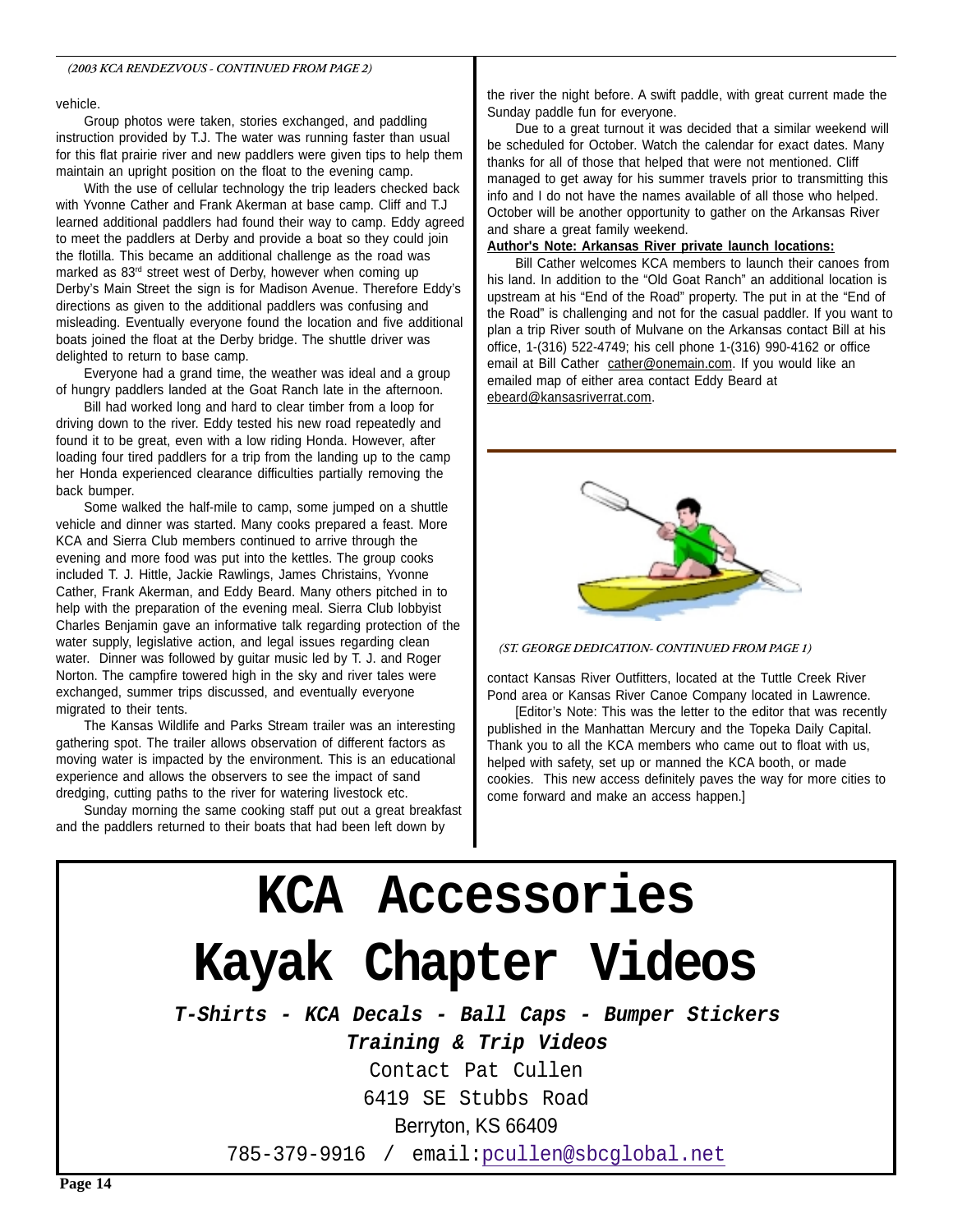| <b>KCA MEMBERSHIP APPLICATION</b>                                                                                                                                                                                                                                                                                                                                                                                                                                                                                                                                                                                                                                                                                                                                                                                                                                                                                                                                                                                                                                                                                                               |                                                                                                                                                                                                                                                                                                                                                                                                                                                                                                                                                                                                                                                                                                                                                                                |                                                                                                                                                                                                                               |
|-------------------------------------------------------------------------------------------------------------------------------------------------------------------------------------------------------------------------------------------------------------------------------------------------------------------------------------------------------------------------------------------------------------------------------------------------------------------------------------------------------------------------------------------------------------------------------------------------------------------------------------------------------------------------------------------------------------------------------------------------------------------------------------------------------------------------------------------------------------------------------------------------------------------------------------------------------------------------------------------------------------------------------------------------------------------------------------------------------------------------------------------------|--------------------------------------------------------------------------------------------------------------------------------------------------------------------------------------------------------------------------------------------------------------------------------------------------------------------------------------------------------------------------------------------------------------------------------------------------------------------------------------------------------------------------------------------------------------------------------------------------------------------------------------------------------------------------------------------------------------------------------------------------------------------------------|-------------------------------------------------------------------------------------------------------------------------------------------------------------------------------------------------------------------------------|
|                                                                                                                                                                                                                                                                                                                                                                                                                                                                                                                                                                                                                                                                                                                                                                                                                                                                                                                                                                                                                                                                                                                                                 | PLEASE PRINT LEGIBLY                                                                                                                                                                                                                                                                                                                                                                                                                                                                                                                                                                                                                                                                                                                                                           | Date: and the contract of the contract of the contract of the contract of the contract of the contract of the contract of the contract of the contract of the contract of the contract of the contract of the contract of the |
|                                                                                                                                                                                                                                                                                                                                                                                                                                                                                                                                                                                                                                                                                                                                                                                                                                                                                                                                                                                                                                                                                                                                                 |                                                                                                                                                                                                                                                                                                                                                                                                                                                                                                                                                                                                                                                                                                                                                                                |                                                                                                                                                                                                                               |
| OE ASSOCIATIO                                                                                                                                                                                                                                                                                                                                                                                                                                                                                                                                                                                                                                                                                                                                                                                                                                                                                                                                                                                                                                                                                                                                   |                                                                                                                                                                                                                                                                                                                                                                                                                                                                                                                                                                                                                                                                                                                                                                                |                                                                                                                                                                                                                               |
|                                                                                                                                                                                                                                                                                                                                                                                                                                                                                                                                                                                                                                                                                                                                                                                                                                                                                                                                                                                                                                                                                                                                                 |                                                                                                                                                                                                                                                                                                                                                                                                                                                                                                                                                                                                                                                                                                                                                                                |                                                                                                                                                                                                                               |
|                                                                                                                                                                                                                                                                                                                                                                                                                                                                                                                                                                                                                                                                                                                                                                                                                                                                                                                                                                                                                                                                                                                                                 | [THIS PHONE NUMBER & EMAIL ADDRESS WILL BE LISTED IN THE NEWSLETTER ROSTER]                                                                                                                                                                                                                                                                                                                                                                                                                                                                                                                                                                                                                                                                                                    |                                                                                                                                                                                                                               |
|                                                                                                                                                                                                                                                                                                                                                                                                                                                                                                                                                                                                                                                                                                                                                                                                                                                                                                                                                                                                                                                                                                                                                 | My areas of interest include (check all that apply):                                                                                                                                                                                                                                                                                                                                                                                                                                                                                                                                                                                                                                                                                                                           |                                                                                                                                                                                                                               |
|                                                                                                                                                                                                                                                                                                                                                                                                                                                                                                                                                                                                                                                                                                                                                                                                                                                                                                                                                                                                                                                                                                                                                 | <b>Family/Flatwater Canoeing (Class I-II)</b>                                                                                                                                                                                                                                                                                                                                                                                                                                                                                                                                                                                                                                                                                                                                  |                                                                                                                                                                                                                               |
|                                                                                                                                                                                                                                                                                                                                                                                                                                                                                                                                                                                                                                                                                                                                                                                                                                                                                                                                                                                                                                                                                                                                                 | <b>Kayak Touring (Class I-II)</b><br>Whitewater Canoeing/Kayaking/Rafting (Class III+)                                                                                                                                                                                                                                                                                                                                                                                                                                                                                                                                                                                                                                                                                         |                                                                                                                                                                                                                               |
| Please tell us how you heard about the<br>Kansas Canoe Association - check all<br>that apply:<br>From a friend who boats<br>Another KCA Member<br>KANSAS PADDLER Home Page<br>Information at a business, name::<br>Article in News Media<br>A KCA activity booth<br>Other:<br>$\Box$ Marketing/Membership<br>Flatwater/Touring Trips<br>Whitewater Trips                                                                                                                                                                                                                                                                                                                                                                                                                                                                                                                                                                                                                                                                                                                                                                                        | <b>CHECK ONE TYPE OF MEMBERSHIP:</b><br>\$15.00 Single / Family Membership<br>\$45.00 Associate/Business Membership<br>(w/a 6 column inch KCA Newsletter ad & KCA website ad)<br>\$200.00 Life Membership<br>(does not include chapter dues)<br>My additional contribution to KCA Conservation-Access Program<br><b>OPTIONAL CHAPTER AFFILIATIONS</b><br>\$5.00 Kayak Chapter<br><b>TOTAL OF ALL FEES</b><br>Please fill out this form completely, even if you are renewing. Send the<br>application and your check for TOTAL OF ALL FEES to:<br>Kansas Canoe Association; PO Box 44-2490; Lawrence, KS 66044<br>KCA depends upon volunteer efforts. I am willing to help with these activities:<br>⊔<br>Instruction/Safety<br>ப<br>Special Events, Rendezvous, etc<br>Website |                                                                                                                                                                                                                               |
| <b>General Waiver &amp; Liability Release</b><br>I, THE UNDERSIGNED, HEREBY ACKNOWLEDGE THAT I AM AWARE THAT THERE ARE CERTAIN ELEMENTS OF DANGER INHERENT IN BOATING ACTIVITIES WHICH ARE BEYOND THE CONTROL OF KANSAS CANOE<br>ASSOCIATION (KCA), ITS TRIP COORDINATORS, CLUB MEMBERS, CLUB OFFICERS AND THE BOARD OF DIRECTORS, AND THAT PARTICIPATION IN THESE EVENTS AND OTHER ACTIVITIES SUCH AS FLOAT TRIP AND CAMP<br>POSSIBLE LOSS OF LIFE AND OR PROPERTY. IN CONSIDERATION OF THE KCA, TRIP COORDINATORS, OFFICERS, BOARD OF DIRECTORS AND MEMBERS OF KCA, I DO<br>HEREBY FOR MYSELF AND FOR ALL WHO MAY HEREAFTER CLAIM THROUGH OR FOR ME, WAIVE AND RELEASE ALL FUTURE CLASSES, RIGHTS AND CAUSES OF ACTION ACCORDED IN MY FAVOR AS A RESULT OF<br>PERSONAL INJURIES, LOSS OF LIFE OR LOSS OF PROPERTY WHICH I MAY SUFFER WHILE PARTICIPATING IN CLUB EVENTS, AGAINST THE PEOPLE AND ORGANIZATION OF THE KCA AS DESCRIBED ABOVE AND I FURTHER<br>HEREBY COVENANT AND AGREE, THAT NO SUIT OR ACTION AT LAW SHALL BE INSTITUTED FOR THE ABOVE REASONS BY ME OR OTHERS IN MY BEHALF OR IN MY RIGHT. HAVING READ AND UNDERSTANDING THE |                                                                                                                                                                                                                                                                                                                                                                                                                                                                                                                                                                                                                                                                                                                                                                                |                                                                                                                                                                                                                               |
| ABOVE, I FREELY SIGN THIS WAIVER AGREEMENT.<br>Name(s)                                                                                                                                                                                                                                                                                                                                                                                                                                                                                                                                                                                                                                                                                                                                                                                                                                                                                                                                                                                                                                                                                          |                                                                                                                                                                                                                                                                                                                                                                                                                                                                                                                                                                                                                                                                                                                                                                                |                                                                                                                                                                                                                               |
|                                                                                                                                                                                                                                                                                                                                                                                                                                                                                                                                                                                                                                                                                                                                                                                                                                                                                                                                                                                                                                                                                                                                                 |                                                                                                                                                                                                                                                                                                                                                                                                                                                                                                                                                                                                                                                                                                                                                                                |                                                                                                                                                                                                                               |
| Address & Phone of Parent/Guardian ___________________                                                                                                                                                                                                                                                                                                                                                                                                                                                                                                                                                                                                                                                                                                                                                                                                                                                                                                                                                                                                                                                                                          |                                                                                                                                                                                                                                                                                                                                                                                                                                                                                                                                                                                                                                                                                                                                                                                |                                                                                                                                                                                                                               |
|                                                                                                                                                                                                                                                                                                                                                                                                                                                                                                                                                                                                                                                                                                                                                                                                                                                                                                                                                                                                                                                                                                                                                 |                                                                                                                                                                                                                                                                                                                                                                                                                                                                                                                                                                                                                                                                                                                                                                                |                                                                                                                                                                                                                               |
|                                                                                                                                                                                                                                                                                                                                                                                                                                                                                                                                                                                                                                                                                                                                                                                                                                                                                                                                                                                                                                                                                                                                                 |                                                                                                                                                                                                                                                                                                                                                                                                                                                                                                                                                                                                                                                                                                                                                                                | revised: 04/22/03                                                                                                                                                                                                             |
| The Kansas Canoe Association (KCA), organized April 26, 1975, is a Kansas Not-For-Profit Corporation. KCA is an organization of canoeists, kayakers, and rafters<br>working together to promote river running, education, conservation, access and related activities. Various Chapters of KCA may be established within KCA to help support the<br>specific interests of Chapter members.<br>KCA Bylaws, Outdoor Code, KCA History, Paddling Tips, Trip Waiver Forms, a list of businesses that extend KCA Members a discount, and much<br>more can be found on-line in the KANSAS PADDLER Home Page on the Membership Page                                                                                                                                                                                                                                                                                                                                                                                                                                                                                                                    |                                                                                                                                                                                                                                                                                                                                                                                                                                                                                                                                                                                                                                                                                                                                                                                |                                                                                                                                                                                                                               |

*Need a membership application for you or a friend. Copy this one or go on-line in the KANSAS PADDLER Home Page.*

**Page 15**